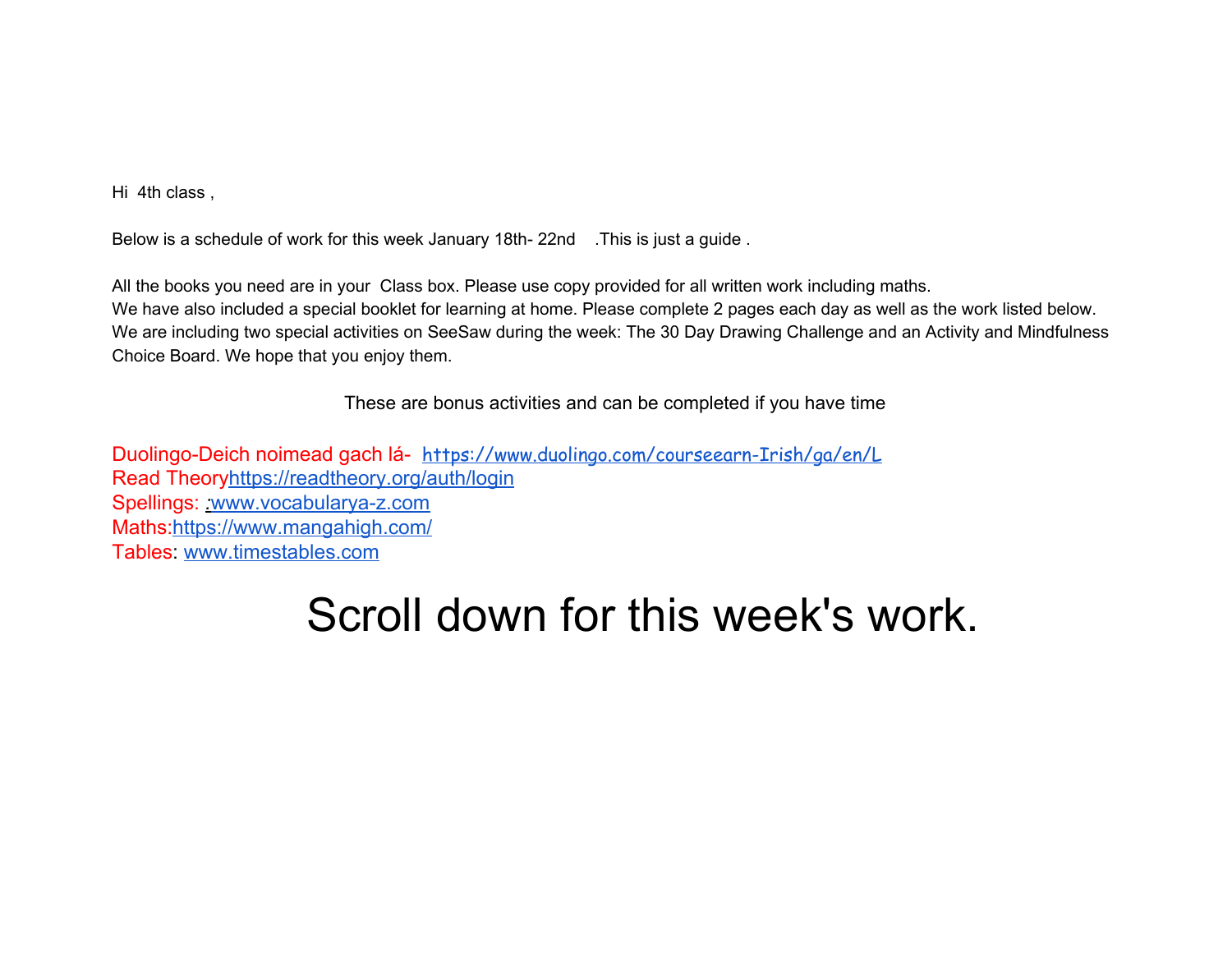|                           | Monday<br>18th Jan                                                                                                                                          | Tuesday<br>19th Jan                                                                                     | Wednesday<br>20th Jan                                                                                                                       | Thursday<br>21th Jan                                                                                                      | Friday<br>22th Jan                                                                                                                                                                                                               |
|---------------------------|-------------------------------------------------------------------------------------------------------------------------------------------------------------|---------------------------------------------------------------------------------------------------------|---------------------------------------------------------------------------------------------------------------------------------------------|---------------------------------------------------------------------------------------------------------------------------|----------------------------------------------------------------------------------------------------------------------------------------------------------------------------------------------------------------------------------|
|                           |                                                                                                                                                             |                                                                                                         |                                                                                                                                             |                                                                                                                           |                                                                                                                                                                                                                                  |
| Gaeilge                   | Am don Léamh lth<br>$28+29$<br>Listen to your<br>teacher reading the<br>story complete A<br>p29                                                             | Am don Léamh Ith<br>$28+29$<br>Listen to your<br>teacher reading the<br>story +complete C<br>p29        | Am don Léamh lth<br>$28 + 29$<br>Listen to your<br>teacher reading the<br>story + complete D<br>p29                                         | Am don Léamh Ith<br>28+29 Listen to<br>your teachers post<br>before you Upload<br>yourself reading the<br>story on SeeSaw | Spend 10 mins on<br>Duolingo                                                                                                                                                                                                     |
| Fuaimeanna agus<br>Focail | Aonad 16 A+B<br>Pg. 49                                                                                                                                      | Aonad 16 C+D<br>Pg. 50                                                                                  | Aonad 16 E+F<br>Pg. 50                                                                                                                      | Aonad16 $G + H$<br>crossword                                                                                              | Aonad 16 - H finish<br>Pg. 51                                                                                                                                                                                                    |
| English                   | Lift Off- Unit 17<br>Wilbur's Boast<br>Read over the new<br>words on the<br><b>Vocabulary Sheet</b><br>on SeeSaw and<br>upload to SeeSaw.<br>Read the story | Lift Off- Unit 17<br>Wilbur's Boast<br>Read the story and<br>complete<br>Portfolio book p.65<br>A and B | Lift Off- Unit 17<br><b>Wilbur's Boast</b><br>Record yourself<br>reading the first<br>page of Wilbur's<br>Boast and upload it<br>to See Saw | Lift Off- Unit 17<br>Wilbur's Boast<br>Portfolio book p.66<br>$C+D$                                                       | Did you like the<br>story-Wibur's<br>Boast?<br>Write a short<br>summary of the<br>story.<br>1. What was the<br>story about?<br>2. Who were the<br>characters in the<br>story?<br>3. What happened<br>at the end of the<br>story? |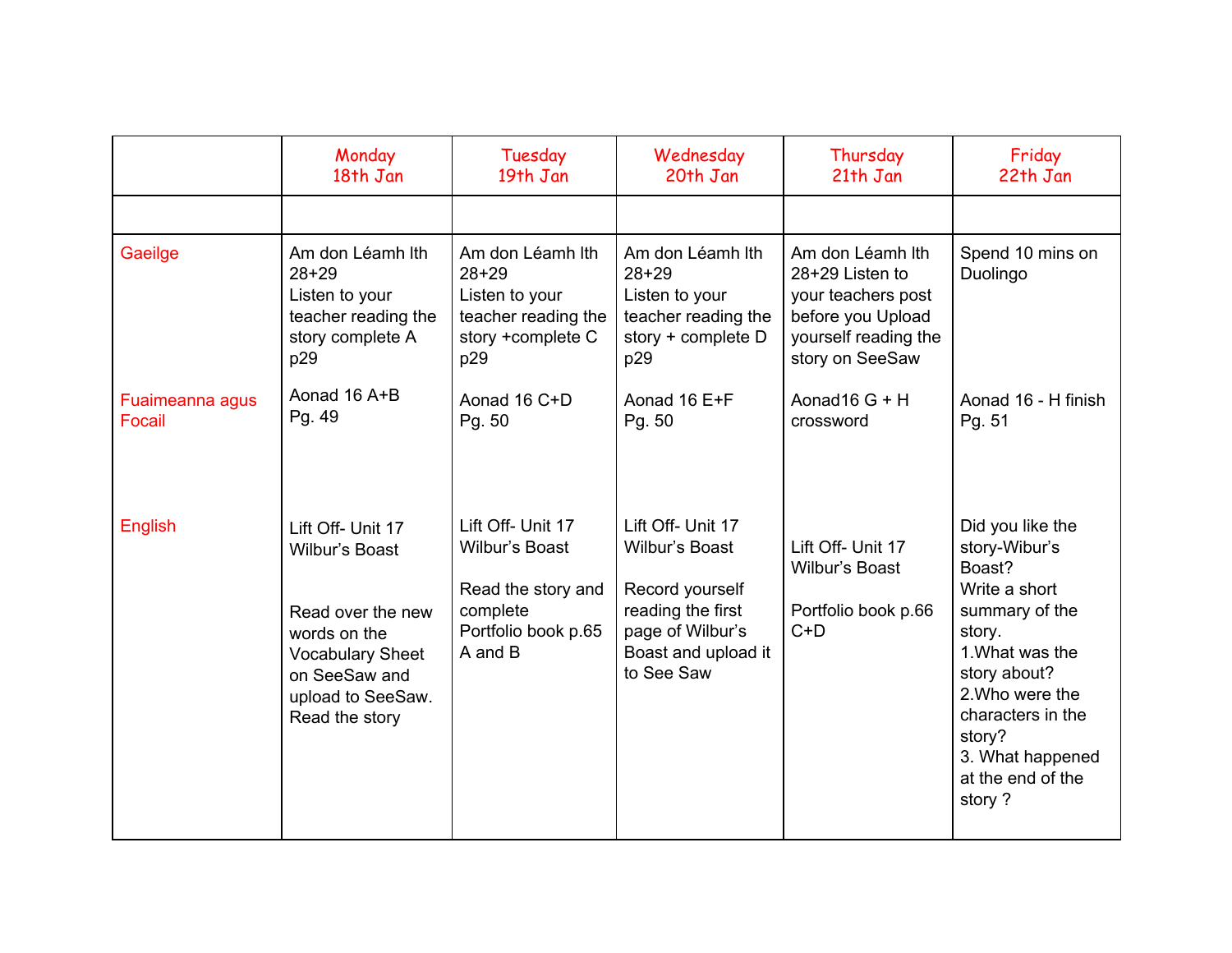| Spellwell (Pg<br>34,35)                                    | Week 16 A                                                                                                              | Week 16 B                                                                               | Week 16 C                                                                               | Week 16 D                                                                               | Week 16 E                                                                               |
|------------------------------------------------------------|------------------------------------------------------------------------------------------------------------------------|-----------------------------------------------------------------------------------------|-----------------------------------------------------------------------------------------|-----------------------------------------------------------------------------------------|-----------------------------------------------------------------------------------------|
| Handwriting                                                | Complete top half<br>$\frac{1}{2}$ pg 14                                                                               | Complete button $\frac{1}{2}$<br>pg 14                                                  | Complete top $\frac{1}{2}$ pg<br>15                                                     | Complete bottom 1/2<br>pg 15                                                            |                                                                                         |
|                                                            |                                                                                                                        |                                                                                         |                                                                                         |                                                                                         |                                                                                         |
| <b>Maths</b><br><b>Maths Time week</b><br>16(Pg. 47,48,49) | Day 1                                                                                                                  | Day 2                                                                                   | Day 3                                                                                   | Day 4                                                                                   | Day 5                                                                                   |
| Busy at maths-<br><b>Revision</b>                          | Page 3 Revision<br>Q45,6<br>Write out and draw<br>abacuses in copy<br>and send photo on<br>See Saw to your<br>teacher. | Page 4(Q1,2,3)<br>Write out in copy<br>and send photo on<br>See Saw to your<br>teacher. | Page 4(Q4,5,6)<br>Write out in copy<br>and send photo on<br>See Saw to your<br>teacher. | Page 5(Q1,2,3)<br>Write out in copy<br>and send photo on<br>See Saw to your<br>teacher. | Page 5(Q4,5,6)<br>Write out in copy<br>and send photo on<br>See Saw to your<br>teacher. |
| <b>Tables</b>                                              | Multiplication<br>X2,4,6<br>www.timestables.co<br>m<br>(10 mins each day)                                              | Multiplication<br>X2,4,6<br>www.timestables.c<br>om<br>(10 mins each day)               | Multiplication<br>X2,4,6<br>www.timestables.c<br>om<br>(10 mins each day)               | Multiplication<br>X2,4,6<br>www.timestables.co<br>m<br>(10 mins each day)               | Multiplication<br>X2,4,6<br>www.timestables.co<br>m<br>(10 mins each day)               |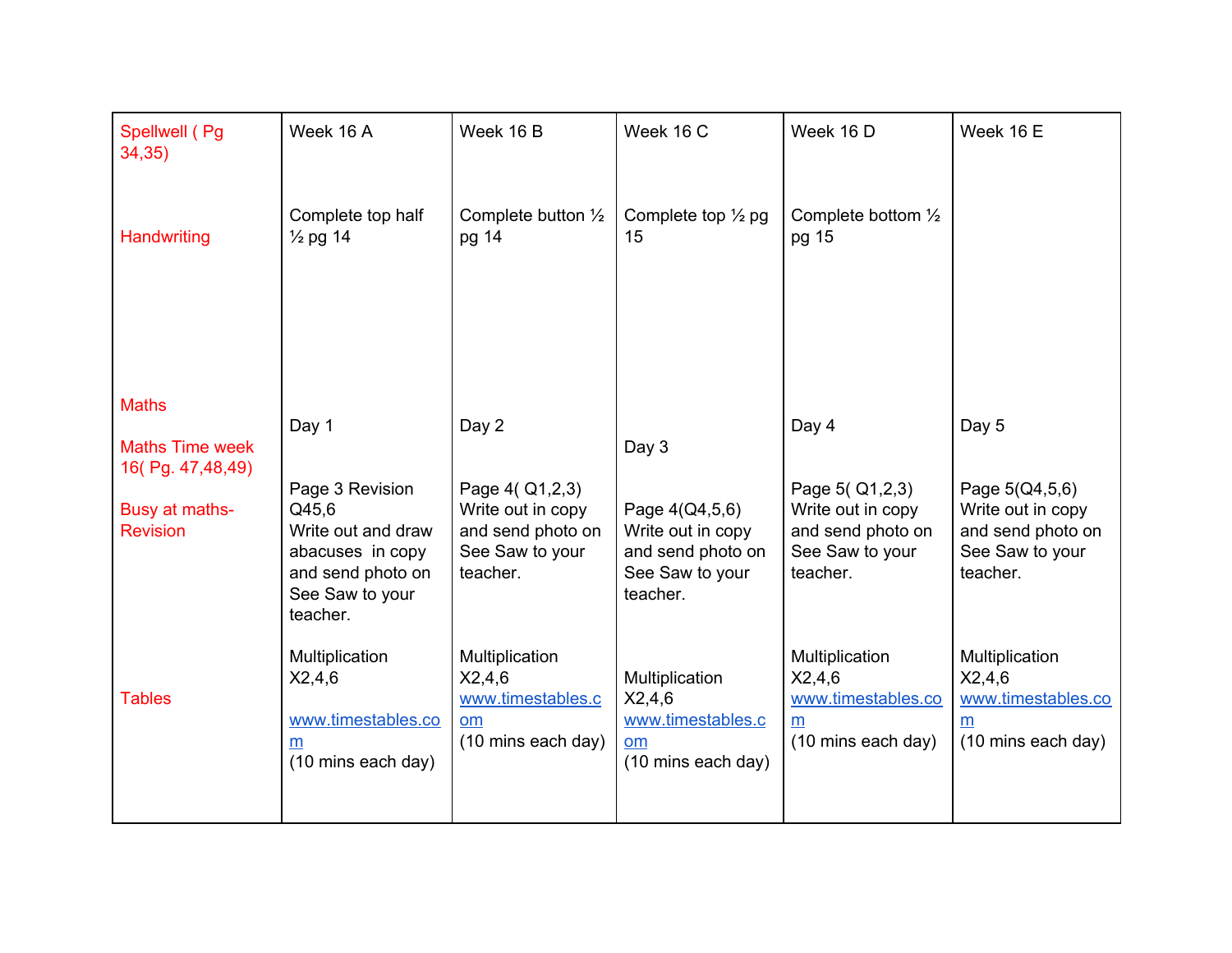| <b>Table Champion</b><br>(Pg. 24)         | Wk 16-Day 1                                                                                                                                                                                                                                                                                                                                                                                                                            | Wk 16 -Day 2                                                 | Wk 16 -Day 3                                                                                                                                                    | Wk 16 -Day 4                                                                                                 | Corrections                                                                                 |
|-------------------------------------------|----------------------------------------------------------------------------------------------------------------------------------------------------------------------------------------------------------------------------------------------------------------------------------------------------------------------------------------------------------------------------------------------------------------------------------------|--------------------------------------------------------------|-----------------------------------------------------------------------------------------------------------------------------------------------------------------|--------------------------------------------------------------------------------------------------------------|---------------------------------------------------------------------------------------------|
| Religion                                  |                                                                                                                                                                                                                                                                                                                                                                                                                                        | Listen to the story<br>of David and<br>Goliath on See<br>Saw | Draw a picture of<br>David and Goliath<br>in the copy I sent<br>home. Use the<br>template on See<br>Saw to help you                                             |                                                                                                              | Pray Mary's prayer<br>Hail Mary for all<br>those who are sick                               |
| Science/geography/<br><b>History/SPHE</b> | Geography<br>Pick any county in<br>Ireland you like and<br>find out all you can<br>about it. Create a<br>project - you could<br>use paper at home<br>to make a poster,<br>type on google<br>docs, or write +<br>draw into your copy.<br>Think about:<br>-Counties that<br>surround it, towns,<br>rivers, lakes, what<br>province it is in,<br>mountains, sports<br>teams, places of<br>interest to visit if<br>you were going<br>there |                                                              | Geography<br>Don't forget to login<br>to<br>www.seterra.com a<br>few times this week<br>to help you to learn<br>the counties of<br>Ireland, if you have<br>time | <b>SPHE</b><br>Who is your hero?<br>Look at the activity<br>on See Saw and<br>then write about<br>your hero. | Art<br>Draw a Puppy<br>Follow the<br>instructions on See<br>Saw to help you draw<br>a puppy |